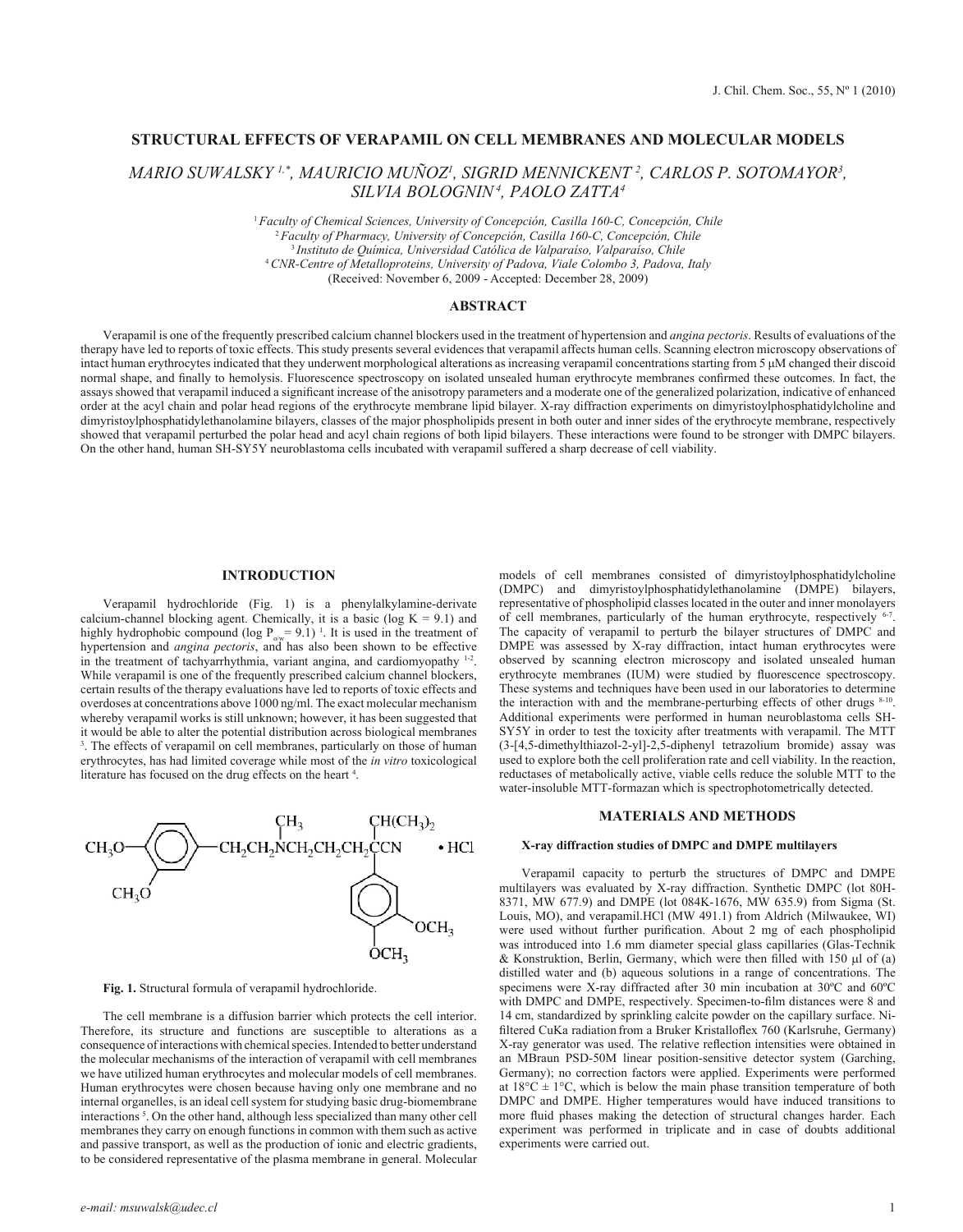# **Scanning electron microscope (SEM) studies of intact human erythrocytes**

A range of verapamil concentrations was prepared in order to interact *in vitro* with red blood cells by incubating erythrocyte suspensions obtained from a human healthy donor not receiving any pharmacological treatment. Blood was obtained by puncture of the ear lobule; 100 µL were received in an eppendorff tube containing 10 mL of heparin (5000 UI/5ml). 900 mL of saline solution (NaCl 0.9%, pH 7.4) was added. The tube was centrifuged (1000 rpm x 10 min), the supernatant was discarded and replaced by the same volume of saline solution; the whole process was repeated three times. Fractions of this stock of red blood cells suspension (RBCS) in saline solution were placed in each one of five eppendorff tubes to prepare (A) the control, by mixing 150 µL saline solution plus 100 mL RBCS, and (B) a range of concentrations by mixing 100 µL of RBCS in saline with 150 µL of each verapamil concentration. All the samples were then incubated in an oven at 37 ºC for 1 h, period in line with the larger effects of studied compounds on red cell shape <sup>11-12</sup>. Afterwards, they were fixed for 12 h at 4ºC with 900 µL 2.5% glutaraldehyde in distilled water, reaching a final fixation concentration of about 2.4%. Finally, previously centrifuged samples at 1000 rpm were washed in distilled, re-suspended in 200 µL of distilled water; drops of each one were placed on Al glass cover stubs, air-dried at room temperature, gold coated and examined in a scanning electron microscope (JEOL JSM-6380LV, Japan).

#### **Fluorescence measurements of isolated unsealed human erythrocyte membranes (IUM).**

Another approach used to analyze the influence of verapamil on the physical properties of human erythrocyte membranes was the measurement of two fluorescence parameters: anisotropy (r) and generalized polarization (GP) by fluorescence spectroscopy. This issue was achieved by using two different fluorescent probes: 1,6-diphenyl-1,3,5-hexatriene (DPH) and 6-dodecanoyl-2 dimethylaminonaphthalene (laurdan). Isolated unsealed human erythrocytes membranes (IUM) were prepared with human blood obtained from healthy male donors according to the method of Dodge et al.<sup>13</sup>. Briefly, by means of both isotonic and hypotonic phosphate buffered saline (PBS), erythrocytes were separated from plasma, lysed and then washed in order to obtain the unsealed membranes, which were stored in isotonic solution at -20ºC. IUM were incubated with DPH and Laurdan by addition of smalls aliquots of concentrated solution of the probe in tetrahydrofurane and ethanol, respectively, at 37ºC for about one hour. Fluorescence spectra and anisotropy measurements were performed on a K2 steady-state and time-resolved spectrofluorometer (ISS Inc., Champaign, IL, USA) interfaced to computer, using the corresponding ISS software. Temperature was monitored before and after each measurement by a digital thermometer (Omega Engineering Inc., Stanford, CT, USA). Samples were measured using 5 mm path-length square quartz cuvettes. Anisotropy measurements were made in the L configuration using Glan Thompson prism polarizers in both exciting and emitting beams. Using an excitation wavelength of 360 nm, the emission was measured with a WG-420 Schott high-pass filter (Schott, Mainz, Germany) with negligible fluorescence. DPH fluorescence anisotropy (r) was calculated according to the definition  $r = (I_{\parallel} - I_{\perp})/(I_{\parallel} - 2I_{\perp})$ , where  $I_{\parallel}$  and  $I_{\perp}$  are the corresponding parallel and perpendicular emission fluorescence intensities with respect to the vertically polarized excitation light <sup>14</sup>. Laurdan fluorescence spectral shifts were quantitatively evaluated using the generalized polarization (GP) concept <sup>15</sup>, which is defined by the expression  $GP = (I_b - I_r) / (I_b + I_r)$ , where  $I_b$  and  $I_r$  are the emission intensities at the blue and red edges of the emission spectrum, respectively. With excitation at 360 nm these intensities have been measured at the emission wavelengths of 440 and 490 nm, which correspond to the emission maxima of laurdan in the gel and liquid crystalline phases, respectively 16. Verapamil was incorporated in IUM suspensions by addition of adequate aliquots in order to obtain different concentrations in the 0-1 mM range. These samples were then incubated for 10-15 minutes at 37°C. Blanks were prepared using samples without probes. Data presented in Table 1 represent mean values and standard error of 15 measurements in two independent samples.

# **Viability studies on human neuroblastoma cells SH-SY5Y**

SH-SY5Y human neuroblastoma cells were purchased from ECACC (European Collection of Cell Culture, Salisbury, UK). SH-SY5Y with a cell cycle of 23 h were cultured in DMEM/ F12 (Gibco, Carlsbad, CA USA) medium containing 15% (v/v) fetal bovine serum (FBS, Sigma Aldrich, St. Louis, MO), 100 units/ml penicillin (Gibco, Carlsbad, CA USA) and

2

streptomycin (100 mg/ml; Gibco, Carlsbad, CA USA), at 37°C with 5% CO<sub>2</sub> in a humidified atmosphere (90% humidity). The medium was replaced every 2 days. 0.25% Trypsin-EDTA solution and phosphate buffered saline (PBS) were obtained from Sigma Aldrich (St. Louis, MO). Cell viability was assessed using the 3-(4,5-dimethylthiazol-2-yl)-2,5-diphenyltetrazolium bromide (MTT) reduction assay (Sigma Aldrich St. Louis, MO). Briefly, SHSY5Y cells were seeded into 24-well plates (at a density of  $10 \times 10^4$  cells per well, in 1.5 ml medium). 2% FBS medium containing verapamil at a concentration range from 1 nM to 0.5 mM was added to the cells for 1, 6, 24 and 48 h. The drug was prepared as a 43 mM stock solution in bi-distilled water. MTT (5 mg/ ml) was added to each well and incubated in the dark at 37ºC for 3 h followed by cells lysis and spectrophotometric measurement at 550 nm (Microplate SPECTRAmax<sup>R</sup> at 550). The MTT solution was carefully decanted off, and formazan was extracted from the cells with 1 ml of acidic isopropanol (0.04 M HCl in absolute isopropanol) in each well <sup>17</sup>. Colour was measured with a 96-well ELISA plate reader. All MTT assays were performed three times in duplicate. All readings were compared with the control, which represented 100% viability. Data regarding MTT assay were performed using T-test and Primer software, and values were reported as highly statistically significant if  $P \leq 0.01$  and statistically significant if  $P \leq 0.05$ . Results are presented as mean  $\pm$  standard deviation.

#### **RESULTS**

# **X-ray diffraction studies of DMPC and DMPE multilayers**



**Fig. 2.**Microdensitograms from X-ray diffraction patterns of (A) dimyristoylphosphatidylcholine (DMPC) and (B) dimyristoylphosphatidylethanolamine (DMPE) multibilayers in water and aqueous solutions of verapamil hydrochloride; (LA) and (WA) correspond to low- and wide-angle reflections, respectively.

Fig. 2A exhibits the results obtained by incubating DMPC with water and verapamil. As expected, water altered the structure of DMPC, as its bilayer repeat (phospholipid bilayer width plus the layer of water) increased from about 55 Å in its dry crystalline form 18 to 64 Å when immersed in water, and its low-angle reflections (indicated as LA), which correspond to DMPC polar terminal groups, were reduced to only the first two orders of the bilayer repeat. On the other hand, only one strong reflection of 4.2 Å showed up in the wide-angle region (indicated as WA), which corresponds to the average distance between fully extended acyl chains organized with rotational disorder in hexagonal packing. These results were indicative of the gel state reached by DMPC bilayers. Fig. 2A discloses that after exposure to 50  $\mu$ M verapamil, there was a considerable decrease of DMPC reflection intensities, which became almost negligible with 100 μM, an effect observed in both the low- and wideangle DMPC reflections. From these results, it can be concluded that verapamil produced a significant structural perturbation, affecting both the polar head and acyl chain regions of DMPC bilayers and, as a consequence, a disruption of the in-plane structure and the bilayer stacking. Results from similar experiments with DMPE are presented in Fig. 2B. As reported elsewhere, water did not significantly affect the bilayer structure of DMPE<sup>18</sup>. Thus, it can be observed that increasing verapamil concentrations reduced DMPE reflection intensities; however, these changes were attained with concentrations several orders of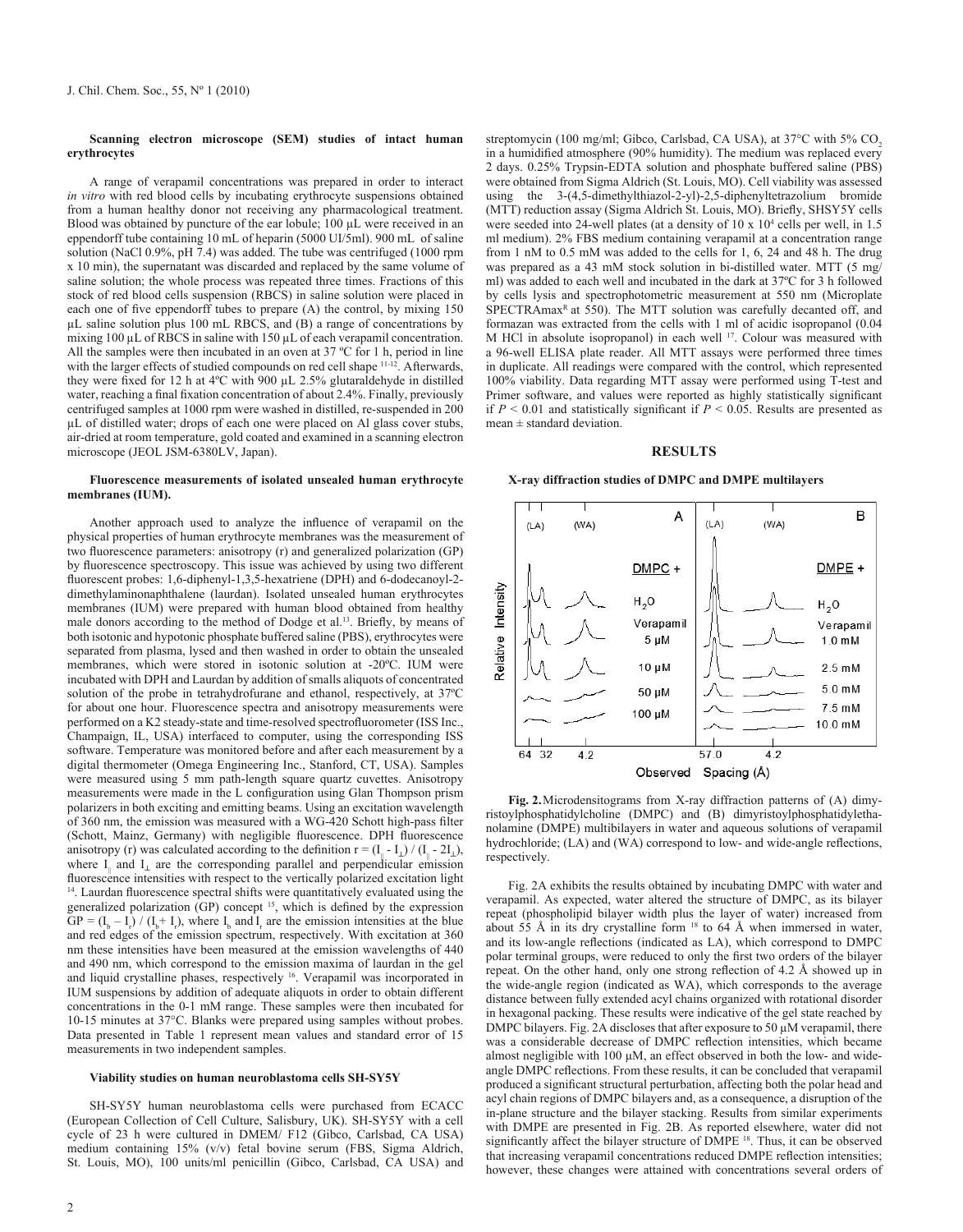magnitude higher than those of DMPC.

## **Scanning electron microscope (SEM) studies of intact human erythrocytes**

SEM examinations of human erythrocytes incubated with verapamil indicated that the drug induced different changes to the normal biconcave morphology of the red blood cells (Fig. 3A). Fig. 3B shows that when incubated with 5 μM most of the cells presented stomatocytosis, an altered condition in which the erythrocytes show a cup-shaped form with evagination of one surface and a deep invagination of the opposite; Fig. 3C shows that when treated with 500 µM the majority of the cells are stomatocytes, there are several knizocytes (red blood cells with two or three concavities due to indentations in the cell membrane), spherostomatocytes (cells with a visible change towards spheroid morphology with lightly or minor cupped profiles), and echinocytes (the erythrocytes show a spiny configuration, exhibiting blebs or protuberances in their surfaces); with 1.0 mM the majority of the cells are knizocytes (Fig. 3D); 2.5 mM induced the formation of spherocytes and knizocytes (Fig. 3E), while 5 mM verapamil, the highest assayed concentraction, produced the lysis of most of the cells (Fig. 3F).



**Fig. 3.** Effect of verapamil on the morphology of human erythrocytes. Images obtained by scanning electron microscopy (SEM) of (A) control; (B) 5  $\mu$ M; (C) 0.5 mM; (D) 1 mM; (E) 2.5 mM; (F) 5 mM verapamil hydrochloride.

# **Fluorescence measurements of isolated unsealed human erythrocyte membranes (IUM).**

Verapamil concentration-dependent effects on IUM were explored at two different depths of the lipid bilayer: at the hydrophilic/hydrophobic interface level, estimated from the laurdan fluorescence spectral shift through the generalized polarization (GP) parameter, and in the deep hydrophobic core, determined by the DPH steady-state fluorescence anisotropy (r). Table 1 shows that the incorporation of 1  $\mu$ M and 10  $\mu$ M verapamil to IUM induced a 22 % and 26 % increase, respectively of the anisotropy (r) at 37ºC, implying an ordering effect in the hydrocarbon chain region of the lipid bilayer in the liquid crystalline state. Table 1 also shows no effects in the general polarization (GP) parameter, implying that verapamil, in these concentrations did not affect IUM polar head groups. However, 1 mM (data not shown) induced a 12 % increase in the general polarization (GP) parameter, implying a polarity and or a molecular dynamics decrease, presumably due to a moderate ordering of IUM polar head groups.

**Table 1.** Effect of verapamil on the anisotropy (r) of DPH and the generalized polarization (GP) of laurdan embedded in isolated unsealed human erythrocyte membrane (IUM) at 37 ºC.

| Concentration $(\mu M)$ | r(DPH)            | GP (laurdan)      |
|-------------------------|-------------------|-------------------|
|                         | $0.167 \pm 0.014$ | $0.246 \pm 0.012$ |
|                         | $0.203 \pm 0.013$ | $0.246 \pm 0.011$ |
|                         | $0.210 \pm 0.018$ | $0.246 \pm 0.012$ |

#### **Viability studies on human neuroblastoma cells SH-SY5Y**

The effects of verapamil on human SH-SY5Y neuroblastoma cells were assayed at a concentration range from 1 nM to 0.5 mM. Cells were incubated for 1, 6, 24 and 48 h. As it can be appreciated in Fig. 4, a highly statistically significant decrease of cell viability was observed with 0.5 mM verapamil treatment. This toxic effect was immediate, since it was evident only after 1 h, and it was not recovered because it remained after 48 h. The other tested concentrations were not able to produce any significant effect after 1, 6, and 24 h; only after 48 h a significant decrease of cell viability was observed with 0.1 mM verapamil.

These findings clearly showed that from 100 µM and 10 µM lies the threshold between toxic and non toxic concentration of verapamil.



**Fig. 4.** Cytotoxicity assay in SH-SY5Y cells after treatment with verapamil hydrochloride in a range of concentrations. Neuroblastoma redox activity was measured by MTT assay. The data represented are mean  $\pm$  SD of two individual experiments, each done in duplicate. \*P<0.05, \*\*P<0.01 vs control.

# **DISCUSSION**

The data herein reported demonstrates that verapamil affects human erythrocytes. Scanning electron microscopy observations of intact human erythrocytes indicated that they underwent morphological alterations as increasing verapamil concentrations from 5 μM changed their discoid normal shape to stomatocytes, knizocytes, spherostomatocytes, and to hemolysis with 5 mM verapamil. According to the bilayer couple hypothesis <sup>19-20</sup>, the morphological changes induced in erythrocytes by foreign molecules are due to the differential expansion of their two monolayers. Thus, speculated shapes (echinocytes) are induced when the added compound is inserted in the outer monolayer, whereas cup shapes (stomatocytes) arise when the compound accumulates in the inner monolayer. The X-ray diffraction experiments performed on bilayers made up of DMPC and DMPE, classes of the major phospholipids present in the outer and inner sides of the erythrocyte membrane, respectively showed that verapamil disordered the polar head and acyl chain regions of both DMPC and DMPE, these interactions being stronger with DMPC bilayers. DMPC and DMPE differ only in their terminal amino groups, these being  $(NCH<sub>3</sub>)<sub>3</sub>$  in DMPC and  $(NH<sub>3</sub>)<sub>3</sub>$  in DMPE. Moreover, both molecular conformations are very similar in their dry crystalline phases <sup>18</sup> with the hydrocarbon chains mostly parallel and extended, and the polar head groups lying perpendicularly to them. However, the gradual hydration of DMPC results in water filling the highly polar interbilayer spaces with the